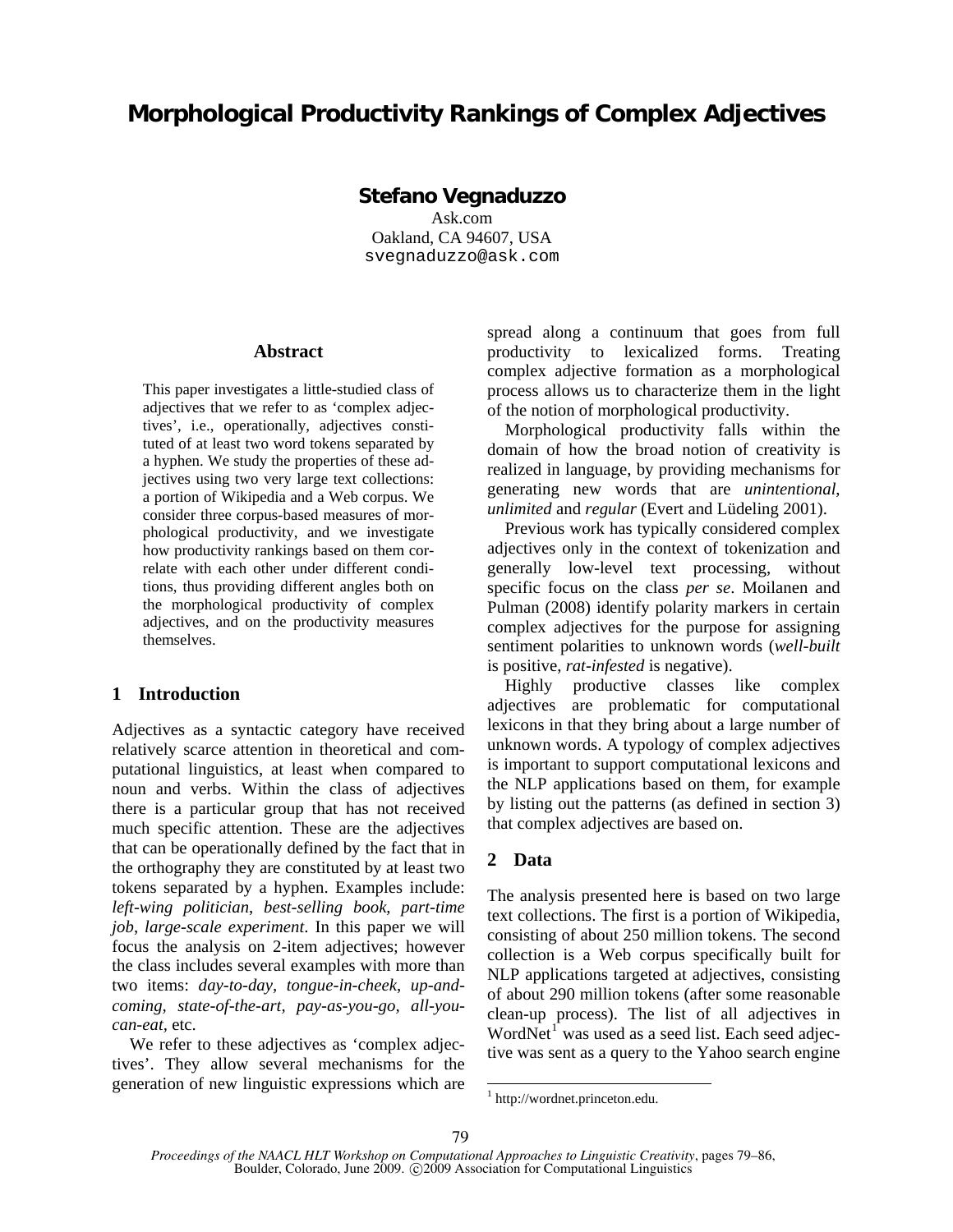BOSS  $API<sup>2</sup>$ . For all the 1000 (the maximum allowed by the API) returned web results, each URL was used to fetch the corresponding web page, and the full text of the web page was processed for addition to the corpus. Both corpora were POStagged using the Stanford POS tagger<sup>3</sup> (reported accuracy is about 97%). Using such tagger that was trained on the Penn Treebank makes it easy to identify complex adjectives, since the Penn Treebank tagging guidelines explicitly prescribe that hyphenated compounds used as modifiers should be tagged as adjectives (JJ).

The two corpora give a slightly different view on the linguistic behavior of adjectives. The Wikipedia corpus is intended to provide a picture of adjective distribution in a large and relatively homogenous collection of current English text. The Web corpus is intended to bias the collection in the direction of making sure that at least for the WordNet seed adjectives a large number of instances are present even for adjectives that would have otherwise a very low frequency in a properly balanced corpus.

Throughout the paper we will use the Wikipedia corpus as the main data collection for the presentation of the analysis, and we will use the Web corpus as a validation set, to assess the stability and reliability of the results obtained on the Wikipedia corpus.

# **3 Theoretical background**

We partition the orthographically defined class of complex adjectives in morphological categories defined by a variable part and a base generator. For example 'X-free' is a morphological category that specifies that the base generator -*free* can be combined with other words to form complex adjectives such as *risk-free*, *toll-free*, *gluten-free*, etc. The two corpora are used to analyze and quantify how different degrees of linguistic creativity are exhibited by different classes of complex adjectives. We will show that this yields a ranking of complex adjective types along a continuum going from high productivity to lexicalized forms. Specifically, we characterize the linguistic creativity of complex adjectives through three distinct and complementary measures of morphological productivity, following Baayen (1993, 2006) and his notation:

 $\overline{a}$ 

realized productivity, expanding productivity, and potential productivity. Now, Evert and Lüdeling (2001) show that, in the general case, automatic pre-processing of text corpora with current morphological analyzers yields results that are too noisy for Baayen's measure of productivity to be reliable. The fact that complex adjectives are orthographically defined by the presence of the hyphen and the components are easy to separate eliminates some of those text-processing problems. By choice, we take at face value the morphological parse provided by the hyphen, and therefore we do not run into situations where the phonotactics obscures the morphological analysis (e.g., *lady* vs. *ladies*), affix ordering (*undoable*), accidental string identity (*restaurant* does not instantiate the prefix *re-*), and words generated by creative rather then morphological productive processes (*youtube*). Relying on the orthographical hyphen eases the problems of automatic morphological preprocessing and makes this a particularly good domain for using Baayen's measures.

*Realized productivity* is defined as V=V(C,N), the number of word types (as opposed to word tokens) of morphological category C in a corpus of N tokens. The intuition behind this measure is that it expresses the sheer size of a morphological category within a particular corpus.

*Expanding productivity* is defined as  $P^* =$  $V(1,C,N)/V(1,N)$ , where  $V(1,C,N)$  is the number of words of category C that occur only once in a corpus of N tokens, and  $V(1,N)$  is the number of words of *any* category that occur only once in a corpus of N tokens. This measure expresses the contribution of the morphological category C to the growth rate of the total vocabulary. The underlying intuition is that a morphologically productive category contributes to the growth rate of the vocabulary of a language, and vocabulary growth rate can be estimated by the number of *hapax legomena*  (words with frequency 1) in a sufficiently large corpus. *Hapax legomena* in turn are taken to be good estimators of novel linguistic forms.

*Potential productivity* is defined as P =  $V(1,C,N)/N(C)$ , where  $N(C)$  is the total number of tokens in the corpus for a given category C. This measure expresses the growth rate of the vocabulary of the category C itself. In other words, it expresses the ease with which a category can be applied to new words.

<sup>&</sup>lt;sup>2</sup> http://developer.yahoo.com/search/boss.

<sup>3</sup> http://nlp.stanford.edu/software/tagger.shtml.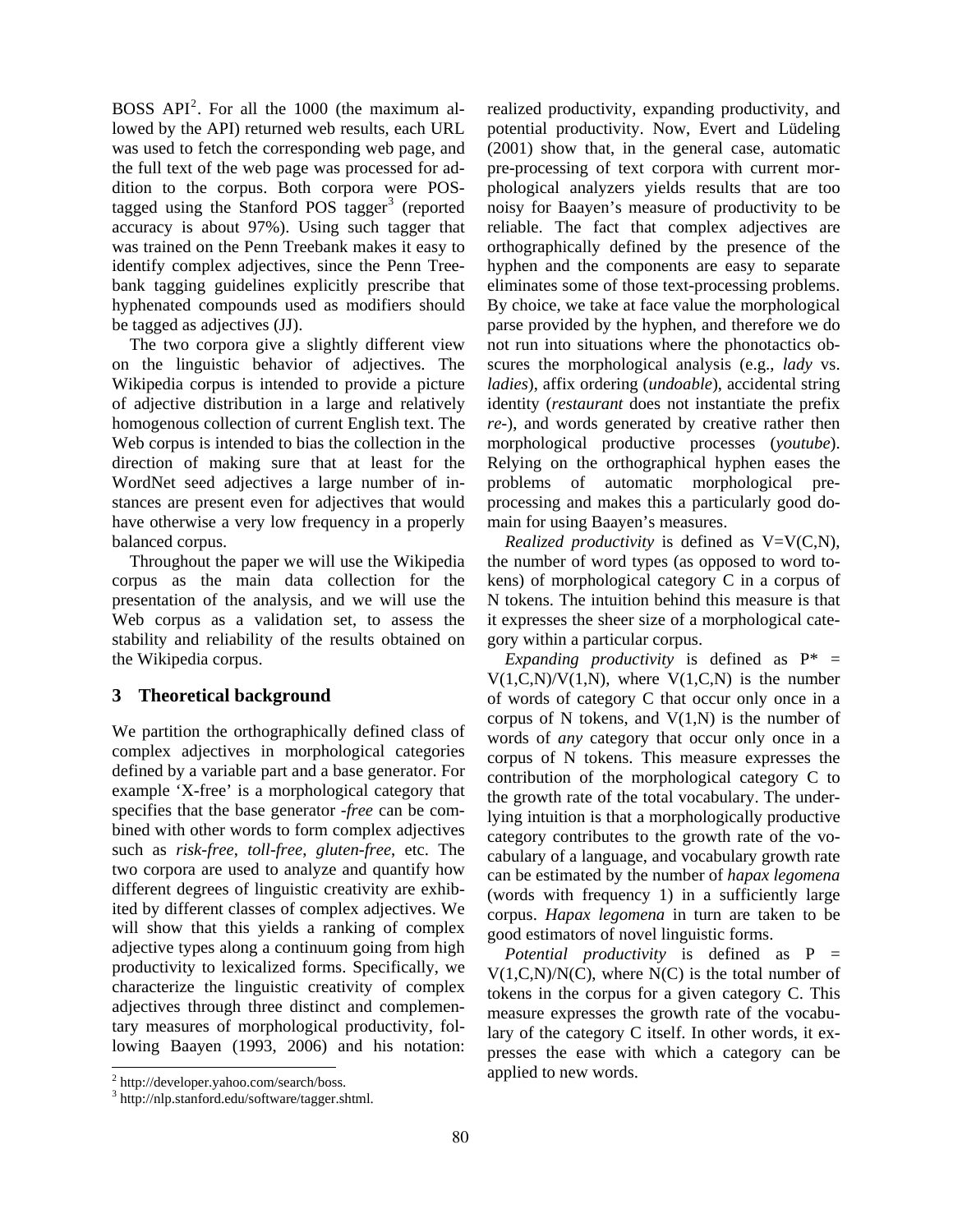These three measures are complementary, in that they capture different aspects of morphological productivity that can possibly be at odds with each other (Baayen 2006).

#### **4 Analysis**

At the highest level the two POS-tagged corpora allow us to compare the distribution of complex adjectives with respect to other major syntactic categories. In the context of morphological productivity, the *vocabulary* of a morphological process is the number of types that the process can potentially generate. If we understand complex adjective formation as a morphological process, we can obtain their general vocabulary growth curve by plotting the number of types against the number of tokens in a corpus. Figure 1 shows vocabulary growth curves for nouns, verbs, adjectives and their hyphenated counterparts for the Wikipedia corpus.



Figure 1. Wikipedia vocabulary growth.

Complex adjectives exhibit a surprisingly high growth rate, which at 250M tokens still doesn't tend to converge. The number of types corresponding to the final corpus size can be interpreted as an estimate of the realized productivity of complex adjectives as a whole class.

We focus the analysis on two-item adjectives, i.e., those of the form 'A-B' such as *cat-like*.

We describe first the data collection process. We process each POS-tagged corpus from beginning to end, and for each complex adjective (defined by the tag JJ and the presence of a hyphen), we generate all the possible categories by replacing in turn each item with a variable. So *cat-like* yields the two possible categories 'cat-X' and 'X-like'; *dayto-day* yields 'X-to-day', 'day-X-day', 'day-to-X'

and the special case 'X-to-X', where the two side items are identical. Then for each category we count the number of types in that category and the number of tokens for each type, including *hapax legomena.* So the category 'X-like' includes the types *dog-like, cat-like, mouse-like,* etc., and each type is instantiated by a certain number of tokens (including types instantiated by exactly 1 token). In this way we obtain the basic counts that are needed to compute the three measures of productivity introduced above. Once these measures are obtained, all morphological categories (such as 'X-like') can be sorted into three productivity rankings corresponding to the three measures.

Of the three measures, realized and expanding productivity are by design directly dependent on corpus size, whereas potential productivity is dependent on the relative ratio of morphological categories but not directly on corpus size. This entails that, especially for the first two measures, productivity rankings obtained on a corpus of a particular size are not necessarily significant, in that productivity rankings obtained on corpora of different sizes could be different.

Realized and expanding productivity are affected in different ways by corpus size. Everything else being equal, realized productivity estimates will be more reliable with larger corpora. Expanding productivity is based on the assumption that *hapax legomena* (i.e., rare words with the lowest frequency in a corpus) are good estimators of morphological productivity. Rare words include various subtypes: misspellings, proper names, foreign words, words from different registers or genres than those represented in the corpus, new words generated by non-regular creative processes, and new words generated by morphologically productive processes. In a 'small' corpus, *hapax legomena* will include many words that do not fall in any of categories above, but just happen to be relatively uncommon words. As corpus size increases, uncommon words have a chance to occur more often, and the proportion of true morphological neologisms among hapaxes increases.

Given the dependency on corpus size, the question arises of how reliable productivity rankings are that haven been obtained for a specific corpus. In order to assess rankings reliability, we divided both the Wikipedia and Web corpus into 20 chunks of the same size, and then we added them up one after the other, essentially obtaining 20 corpora of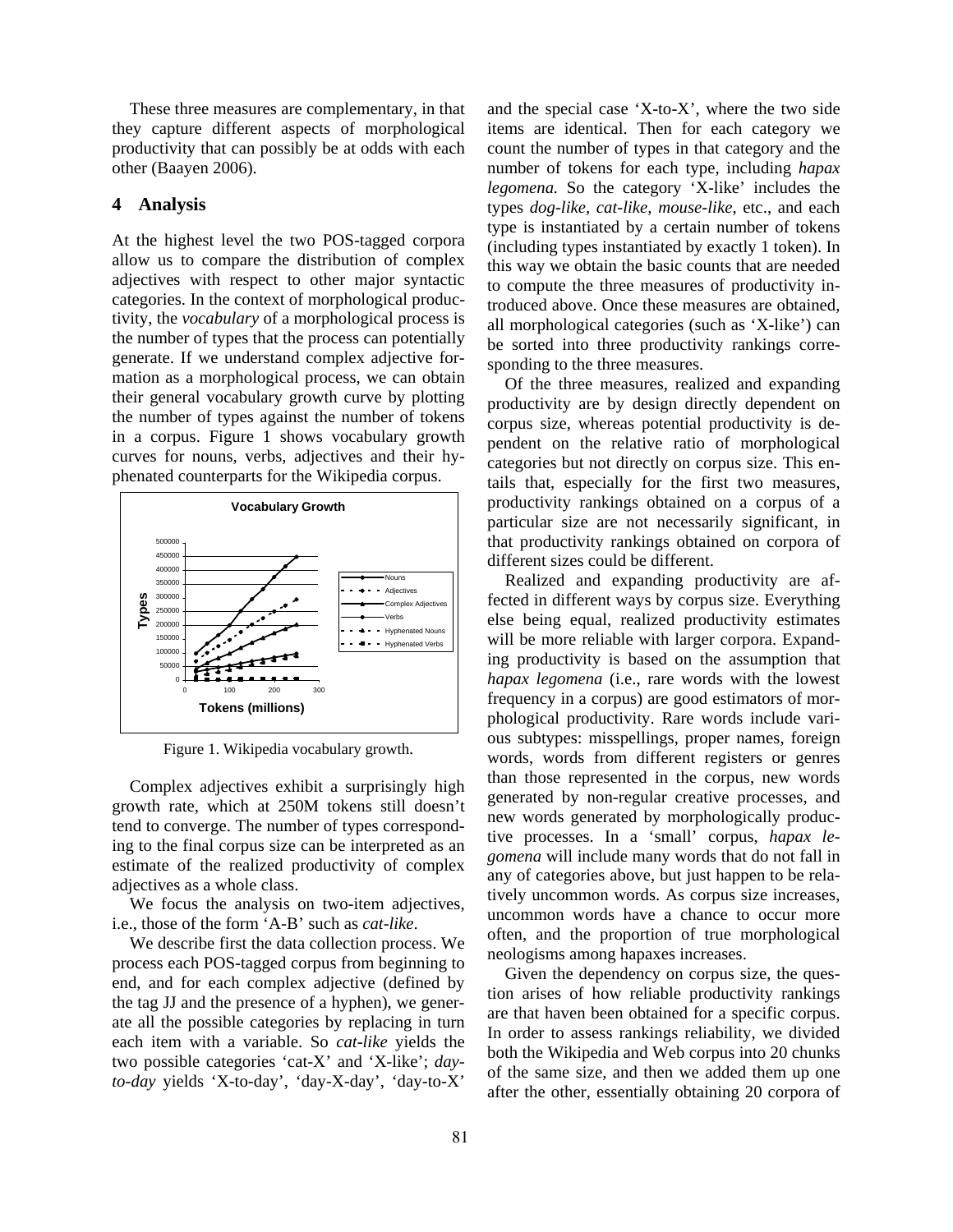increasing size for each of the two original text collections. Finally for each intermediate corpus we recomputed the productivity measures and rankings based on them. At this point we can measure the stability of the final productivity ranking for a given corpus by comparing it with each of the intermediate rankings using Spearman's rank correlation coefficient.



Figure 2. Expanding productivity stability, Wikipedia



Figure 3. Realized productivity stability, Wikipedia

Plotting corpus size against Spearman's ρ coefficient reveals that rankings for realized and expanding productivity in both the Wikipedia corpus and the Web corpus are very stable. For example, for expanding productivity in the Wikipedia corpus the ranking of the top 20 complex adjectives does not change any more after the first 5M corpus chunk. Figures 2 and 3 show how Spearman's coefficient between the full Wikipedia corpus and each of the 19 sub-corpora varies as a function of corpus size for the top 25, 50 and 100 adjectives. Curves for the Web corpus are similar.

As corpus size continues to increase, a larger and larger portion of the rankings stabilizes, suggesting that realized and expanding productivity capture substantial properties of the language of which the Wikipedia corpus and the Web corpus are respectively representative.

The dependency of productivity rankings on a specific corpus is a reminder that another important factor that has been observed to affect linguistic creativity as expressed by morphological productivity is register and genre variation. In this context we are using two corpora that are representative of different types of language, and could therefore have substantially different rankings. However, it turns out that Spearman's rank correlation between the full size of the Wikipedia and Web corpus for both realized and expanding productivity rankings is quite strong (see Table 1).

| Rankings          | Realized | Expanding |
|-------------------|----------|-----------|
| Top 5             |          | 0.9       |
| Top <sub>10</sub> | 0.91515  | 0.94545   |
| Top 20            | 0.85939  | 0.70601   |
| Top 25            | 0.80346  | 0.665     |
| Top 50            | 0.64998  | 0.58909   |
| Top $100$         | 0.64309  | 0.62732   |

Table 1: Spearman's correlation between productivity rankings for Wikipedia and Web corpus

The high Spearman's correlation values confirm the stability of reliability of realized and expanding productivity rankings across different corpora.

The next question is to what extent productivity rankings based on different measures correlate with each other. We consider first the relationship between realized and expanding productivity. The two notions focus by design on different aspects of morphological productivity: realized productivity is oriented towards the 'present': a morphological process may be common to many existing word types, but might have no ability to be applied to generate new words. Baayen (1993) also refers to it as 'extent of use'. Expanding productivity is intended to assess the rate at which a morphological process is expanding in the language. A morphological process may be able to spread quickly in terms of its ability to generate new words, and yet not be very common in the general language.

In order to quantify the degree of agreement between realized and expanding productivity for complex adjectives we computed Spearman's rank correlation coefficient between pairs of productivity rankings (for the top 100 adjectives) at each of the intermediate corpus sizes described above, for both the Wikipedia and Web corpus.

Figure 4 shows that for complex adjectives in the Wikipedia corpus (the graph is similar for the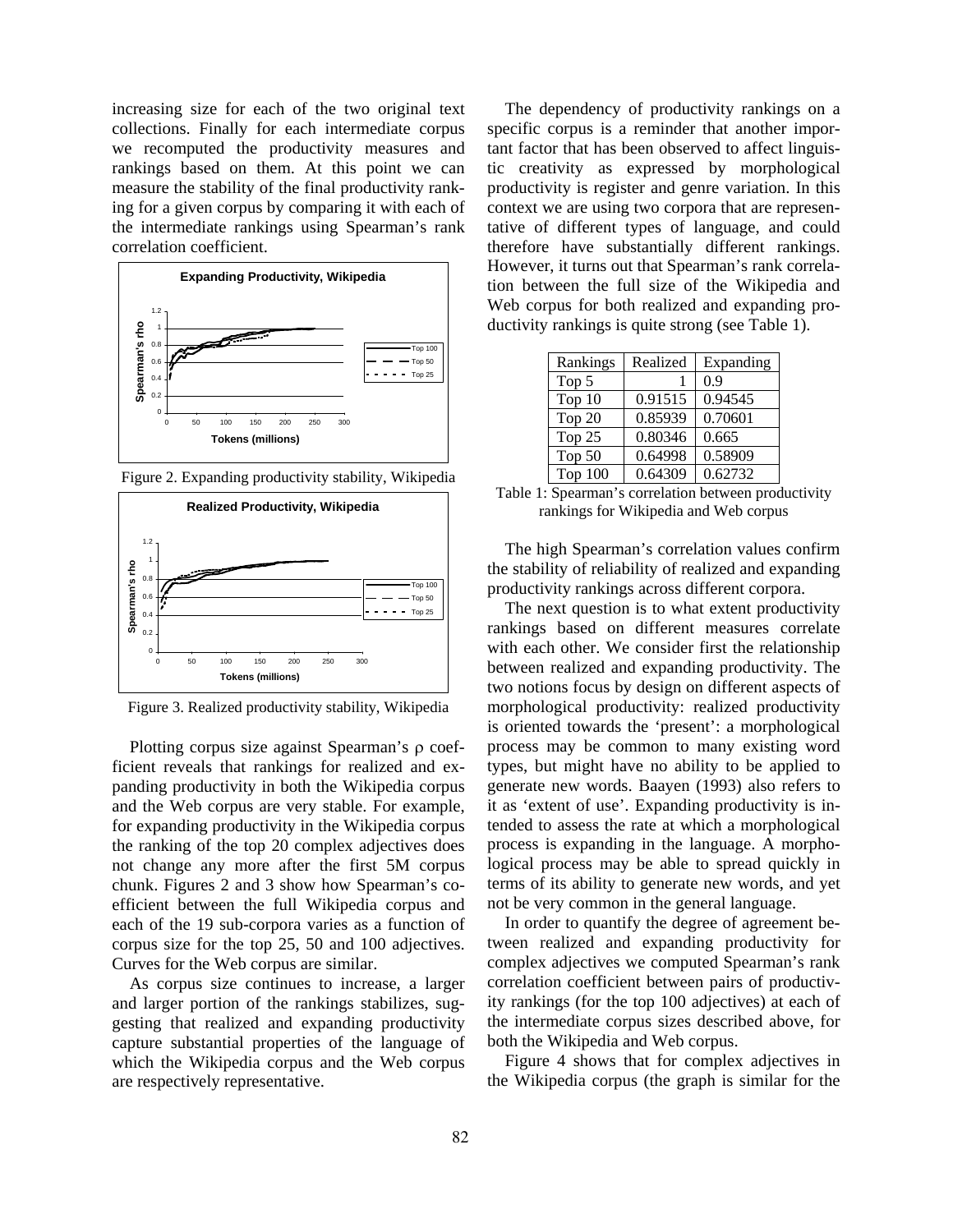Web corpus) the correlation between realized and expanding productivity is very strong, the value of ρ being constantly around 0.9 from the very beginning, therefore independently of corpus size. We can interpret this fact as suggesting that the class of complex adjectives is overall a dynamic class, in the sense that its members, even the most established (i.e., those with high realized productivity), continue to expand in the language and to allow speakers to easily create new words. Table 2 shows the top 20 complex adjectives for both realized and expanding productivity.



Figure 4: Productivity Rankings Correlation for the Wikipedia corpus, top 100 complex adjectives.

Figure 4 also shows that Spearman's correlation of both realized and expanding productivity with respect to potential productivity is significantly weaker. It is important to note that in the case of potential productivity we arbitrarily chose to require that the total number of tokens in the corpus for a given morphological category (the denominator of the potential productivity formula) be at least 100. We will show later that choosing a high value, (such as 100) for this factor indeed increases the strength of the correlation between potential productivity and the other two types. With low values the correlation coefficient is closer or equal to  $-1$ .

We are now going to discuss how rankings for potential productivity (and, consequently, their degree of correlation with realized and expanding productivity) vary with the choice of the minimum threshold for the denominator value of the formula  $P = V(1, C, N)/N(C)$ .

In general the situation for potential productivity is quite a different. On one hand it doesn't depend directly on corpus size like the other two measures. On the other hand, its definition as the ratio of *hapax legomena* of a morphological category with respect to all tokens of that category makes it susceptible to frequency effects. If a corpus is too small or a morphological category is fairly rare this measure will overestimate the productivity of low frequency items. In the extreme case, a morphological category instantiated by exactly one type that occurs exactly once in the corpus will get a potential productivity value of 1, the highest possible.

| Wikipedia productivity rankings |          |                 |          |  |  |  |
|---------------------------------|----------|-----------------|----------|--|--|--|
| Realized                        |          | Expanding       |          |  |  |  |
| $1$ .non- $X$                   | 2.53E-05 | $1$ .non- $X$   | 0.014388 |  |  |  |
| 2.X-based                       | 1.63E-05 | $2.X$ -based    | 0.009694 |  |  |  |
| 3.X-like                        | 1.49E-05 | 3.X-like        | 0.00943  |  |  |  |
| $4$ .anti- $X$                  | 9.59E-06 | $4.$ anti- $X$  | 0.005875 |  |  |  |
| $5.$ pre- $X$                   | 8.00E-06 | $5.$ pre- $X$   | 0.005001 |  |  |  |
| 6.X-style                       | 6.58E-06 | 6.X-style       | 0.004809 |  |  |  |
| 7.X-related                     | 6.38E-06 | 7.X-related     | 0.004395 |  |  |  |
| 8.X-type                        | 5.36E-06 | 8.X-type        | 0.004386 |  |  |  |
| $9.$ post- $X$                  | 5.35E-06 | $9.$ post- $X$  | 0.003443 |  |  |  |
| $10$ .self- $X$                 | 4.23E-06 | $10.$ then- $X$ | 0.002381 |  |  |  |
| $11$ .semi- $X$                 | 3.78E-06 | 11.semi-X       | 0.00224  |  |  |  |
| $12$ .multi- $X$                | 3.73E-06 | $12$ .self- $X$ | 0.002197 |  |  |  |
| $13 \text{.e-}X$                | 3.64E-06 | $13.ex-X$       | 0.002116 |  |  |  |
| $14.$ then- $X$                 | 3.42E-06 | 14.X-oriented   | 0.002082 |  |  |  |
| $15$ .pro- $X$                  | 3.41E-06 | $15$ .re- $X$   | 0.002078 |  |  |  |
| 16.X-oriented                   | 3.22E-06 | $16$ .pro- $X$  | 0.002022 |  |  |  |
| $17.ex-X$                       | 2.97E-06 | $17.$ un- $X$   | 0.001937 |  |  |  |
| 18.single-X                     | 2.95E-06 | 18.multi-X      | 0.001852 |  |  |  |
| $19.two-X$                      | 2.90E-06 | $19.X-only$     | 0.001813 |  |  |  |
| $20.$ high- $X$                 | 2.78E-06 | $20$ .half- $X$ | 0.001604 |  |  |  |

Table 2: Wikipedia rankings for realized and expanding productivity.

The notion of potential productivity is often used, especially in Baayen's work, in a deductive setting: typically a relatively small number of derivational morphemes is selected, and an in-depth analysis is carried out, for example assessing intuitive productivity rankings against those obtained from corpus statistics. The goal is often to achieve high explanatory depth, integrating for example mental processing and socio-linguistic factors. In this context the target morphemes are typically fairly common in the language, and a sufficiently large corpus will provide a sufficiently large sample of each morphological category so that the frequency effects mentioned above are negligible.

On the other hand, the setting of the work presented in this paper is inductive in nature, in that, by capitalizing on the easy identification of complex adjectives thanks to the orthography, we aim at an exploratory characterization of a large class of morphological categories.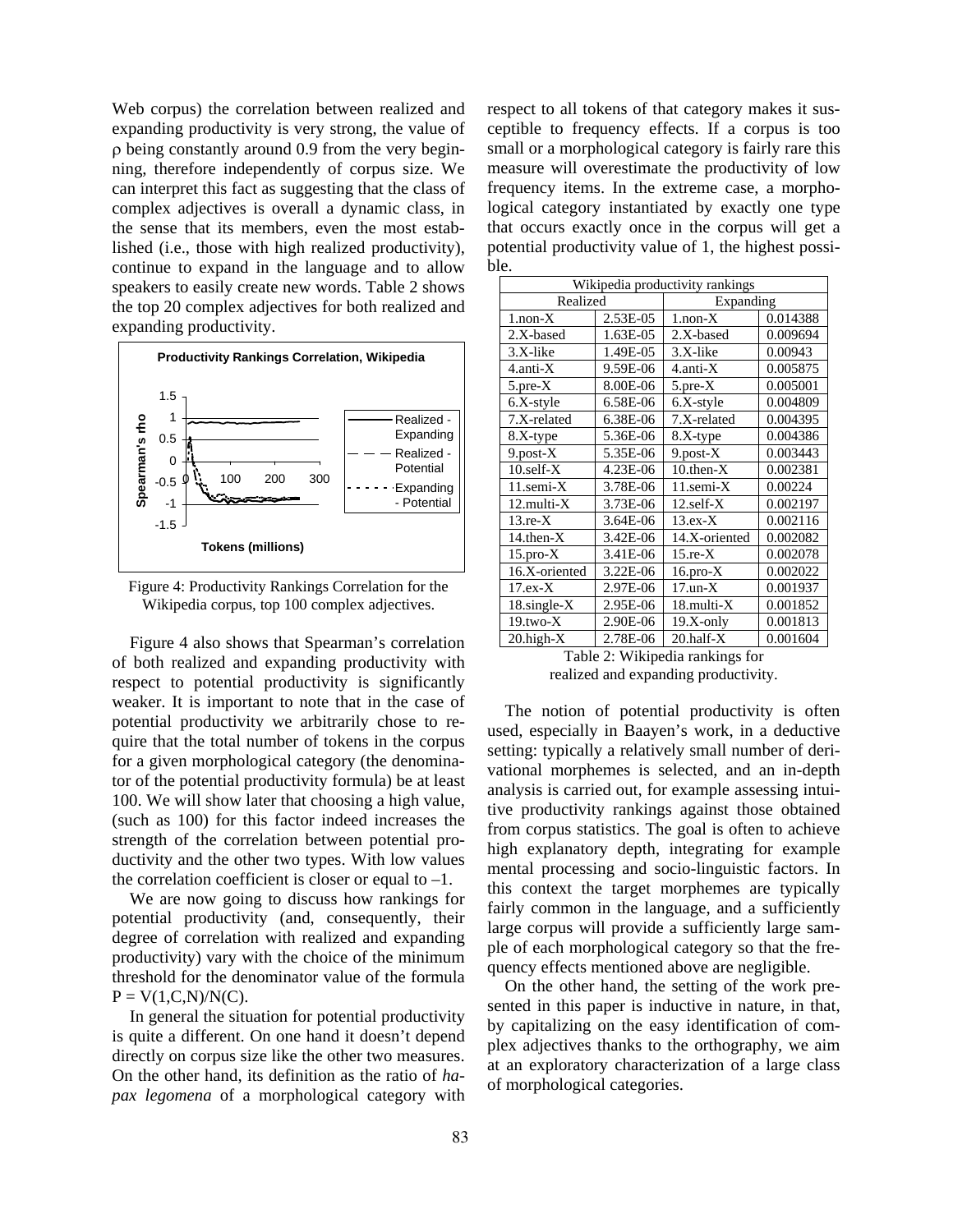In practice, in the large-scale scale setting of the present work, frequency effects have a significant consequence on how potential productivity values are computed, and on the rankings that derive from them. For the Wikipedia corpus 49.36% (40223 out of 81481) of the complex adjective morphological categories have only 1 type with 1 token. For example the category 'X-distracted' (based on a past participle like the much more common category 'X-controlled', which has types such as *computer-controlled*, *electronically-controlled*, etc.) has only the type *easily-distracted*, which occurs only once in the corpus. By blindly applying the formula  $V(1, C, N)/N(C)$ , we would conclude that complex adjectives that occur only once have the highest potential productivity  $(1/1=1)$ , which runs counter to intuition.

One option here would be to try to extrapolate the value of the potential productivity measure with respect to larger corpus sizes, using statistical models (LNRE models, for 'Large Number of Rare Events' models) that are appropriate for the Zipfian properties of word frequency distributions, as done in Baayen (2001). However, Evert and Lüdeling (2001) provide a detailed analysis of the specific problems encountered in automatic preprocessing of large amounts of textual data, and conclude that in the general case automatic tools deliver results that are too noisy to yield reliable extrapolations of potential productivity measures.

For this reason we choose instead to focus on the two existing corpora and explore how potential productivity measures vary when constraints are imposed on the minimum number of tokens that instantiate the morphological category whose potential productivity we want to measure.

We compute potential productivity measures for the full Wikipedia corpus by setting a minimum threshold for the number of tokens that instantiate morphological categories, starting from 0 (no constraint) and proceeding in increments of 5 up to 100. For each threshold level we derive productivity rankings.

We consider first a variant on the notion of stability of the productivity ranking by computing Spearman's rank correlation between the ranking obtained when setting the minimum threshold value to 100 and each of the rankings obtained at the 5-increment interval, shown in Figure 5.

Figure 5 visualizes how frequency effects impact the stability of potential productivity rankings. When the minimum threshold is very low (0 or the first few increments above 0), productivity rankings are extremely unstable, to the point that the correlation is negative with respect to the final ranking based on the highest threshold value (100). This is due to the fact that at low thresholds many categories have productivity 1, since all the types for those categories are instantiated by exactly 1 token. Because no attempt is made to add a second sort order (which could be for example the number of types) to the productivity value, the top portion of the ranking is basically random, since there can be hundreds of categories with productivity 1. However, as the constraint on the minimum threshold becomes increasingly stronger, rankings tend to stabilize. For the last few thresholds values the rankings at the highest positions are very similar. For the threshold value 100 the ranking is shown in Table 3.



Figure 5: Potential productivity stability as a function of threshold level, on the Wikipedia corpus.

A simple visual comparison between Table 3 and Table 2 shows that complex adjectives with the highest potential productivity are very different from those with the highest realized and expanding productivity.

The main qualitative impression is that adjectives with high potential productivity seem to exemplify patterns that are grammatically and compositionally very transparent. There are many categories based on adverbs ('partially-X') and past participles ('X-obsessed'). These patterns could indeed be written out as two separate words (with a space instead of the hyphen) forming a syntactic adjective phrase. On the other hand, adjectives with high realized and expanding productivity seem to exemplify patterns that tend towards lexicalization. Patterns like 'anti-X', 'pre-X', 'post-X', 're-X', 'semi-X', 'multi-X' could be indeed written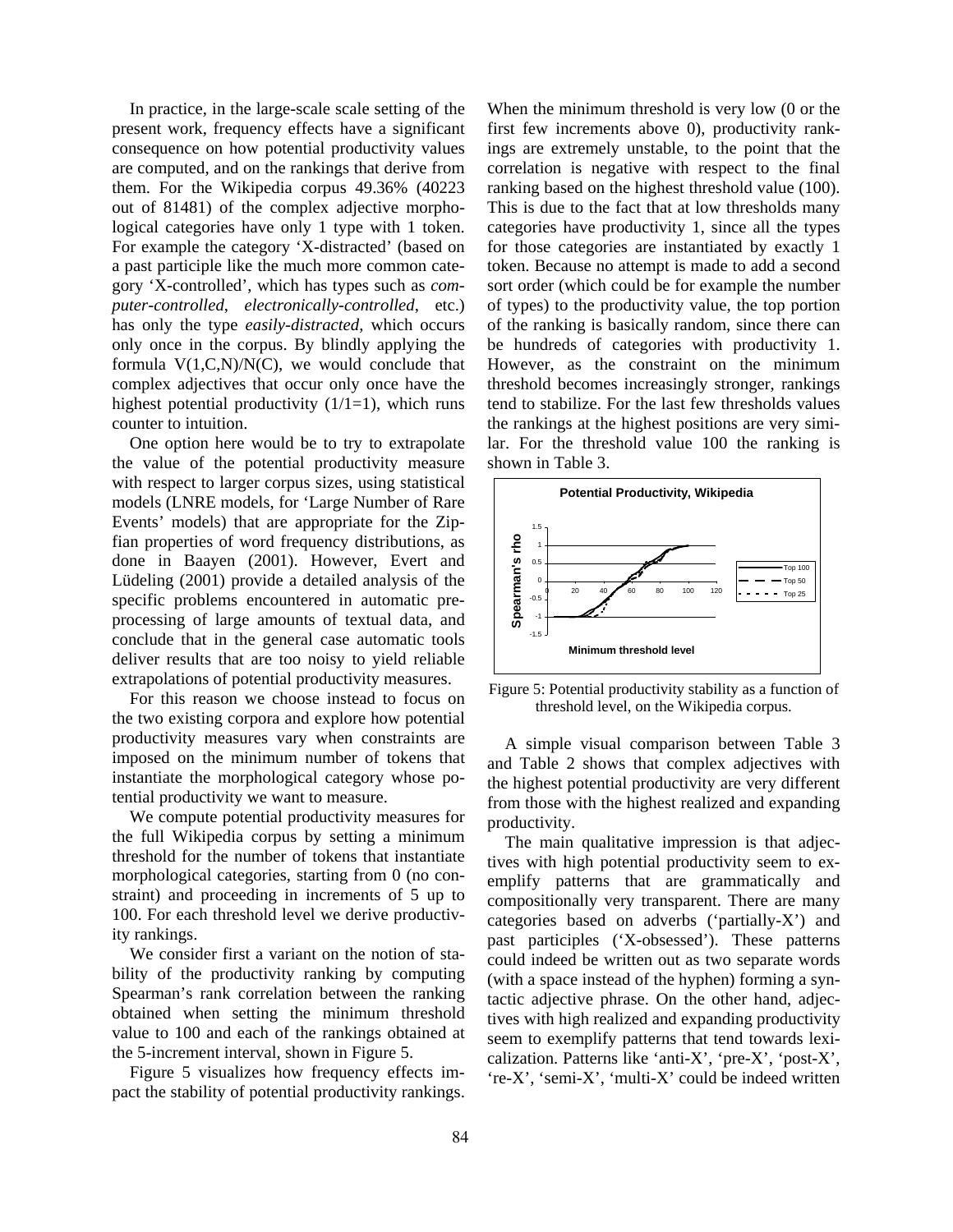out as a single word that is syntactically an adjective<sup>4</sup>. In other words, we could suggest that potential productivity might correlate with the early stages of a lexicalization process, and realized and expanding productivity might correlate with the more advanced ones. In this paper we will not elaborate this suggestion any further, and leave it for future work.

| Wikipedia potential productivity rankings |          |                   |          |  |  |
|-------------------------------------------|----------|-------------------|----------|--|--|
| $1.X$ -ish                                | 0.735849 | $11.X$ -wearing   | 0.47619  |  |  |
| $2.$ almost- $X$                          | 0.649123 | 12.X-penned       | 0.451327 |  |  |
| 3.easily-X                                | 0.613208 | $13.$ un- $X$     | 0.451001 |  |  |
| 4.already-X                               | 0.581522 | 14.X-centric      | 0.443662 |  |  |
| 5.X-obsessed                              | 0.529412 | $15$ .nearly- $X$ | 0.442308 |  |  |
| 6.partially-X                             | 0.526786 | 16.X-kilometer    | 0.441176 |  |  |
| 7.X-focused                               | 0.508197 | 17.X-associated   | 0.437229 |  |  |
| 8.X-less                                  | 0.48913  | 18.X-capable      | 0.434066 |  |  |
| 9.X-inspired                              | 0.48537  | 19.previously-X   | 0.427907 |  |  |
| $10$ .micro- $X$                          | 0.481081 | $20$ .mini- $X$   | 0.42449  |  |  |

Table 3: Potential productivity rankings for the Wikipedia corpus, based the threshold value 100.

We consider now another angle of the relationship between potential productivity on one hand and realized and expanding productivity on the other. Using the same rankings obtained by varying minimum threshold for the number of tokens that instantiate morphological categories, we calculate the Spearman's rank correlation of each potential productivity ranking at every increment interval with respect to correspondent rankings for realized and expanding productivity on the full Wikipedia corpus.

Figure 6 shows that no matter how we set the minimum threshold level, rankings for potential productivity appear to be significantly different with respect to the rankings for realized and expanding productivity, and at least for the size of the Wikipedia corpus the correlation remains strongly negative.

A slight upward trend is detectable though, and this corresponds to the fact that setting the minimum threshold value to 100 increases somewhat the strength of the correlation between potential productivity and the other two types as corpus size increases (as we discussed in regard to Figure 4).

 $\overline{a}$ 

Indeed, the values of  $\rho$  at the rightmost edge of the respective curves in Figures 4 and 6 are the same, since they corresponds to the rank correlation among productivity rankings for the full Wikipedia corpus with minimum threshold value set to 100. We can interpret this slight upward trend as a consequence of the mitigation of frequency effects (which typically affect potential productivity rankings, as discussed above) brought about by the raising of the minimum threshold level.





This behavior highlights the fact that, compared to the other two measures, potential productivity focuses by design on a significantly different facet of the notion of morphological productivity. Potential productivity attempts to capture in a simple formula the ability of a morphological category to *continue* to enable speakers to generate new words. It is intended to characterize a morphological category in terms of the number of potential words that can still be created in that category. Thus it could be the case that a morphological category is well established in the language (realized productivity) and is expanding (expanding productivity), but does not have much potential for further expansion (potential productivity).

In order to explore these scenarios, we compare the three measures for the specific morphological pattern 'non-X', which has both the highest realized and expanding productivity for all the 19 intermediate corpus slices, and for the full corpus size (both for the Wikipedia corpus and for the Web corpus). On the Wikipedia full corpus this category yields 6444 distinct types for a total of 47489 tokens (including 4496 *hapax legomena*), ranging from very frequent types such as *nonprofit* (2268 tokens), *non-existent* (619 tokens),

<sup>&</sup>lt;sup>4</sup> The occurrence of single orthographic word variant can be construed as a signal of lexicalization for complex adjectives, but not in the general case, as demonstrated by the the orthographic integrity of words within idioms.